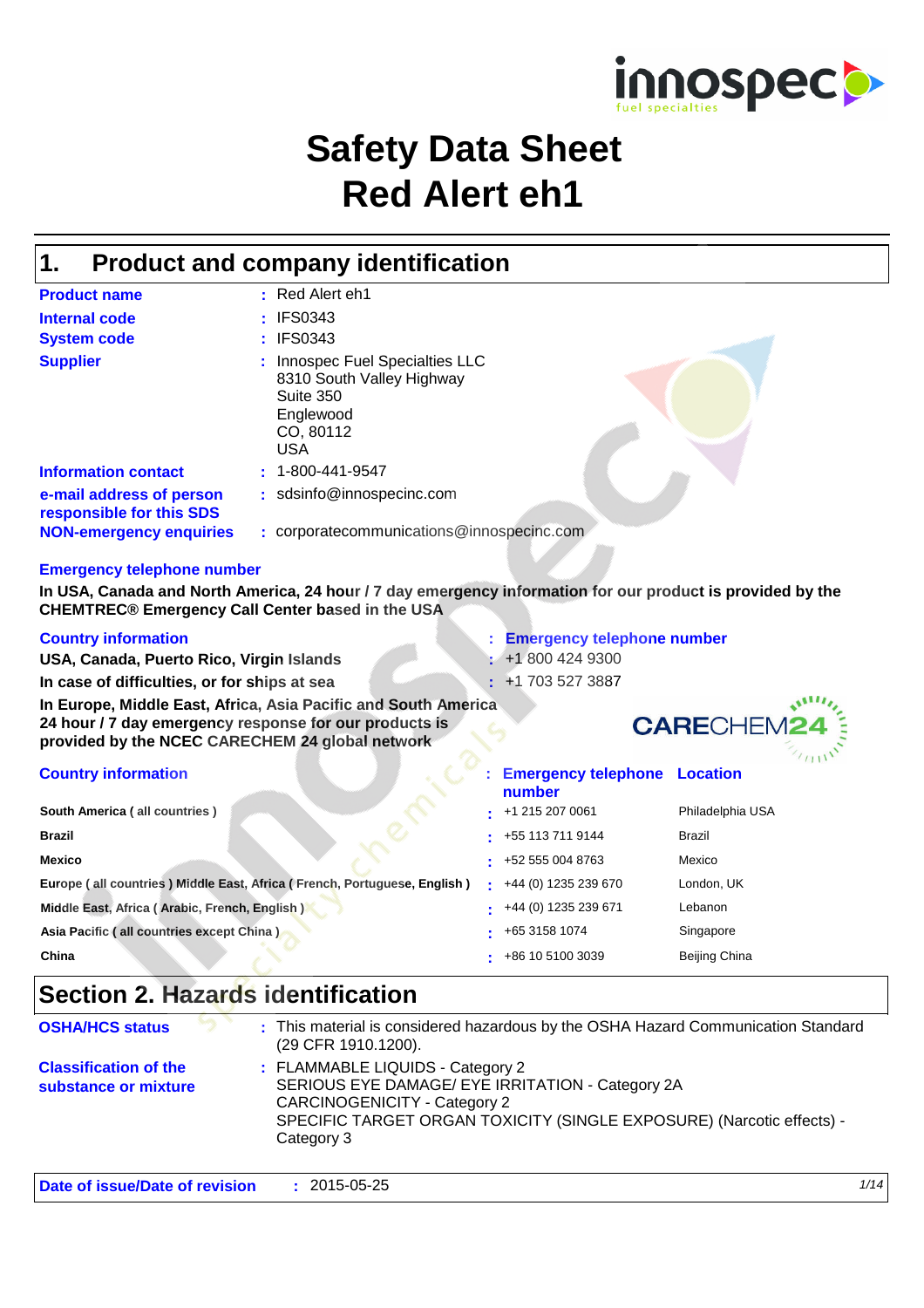# **Section 2. Hazards identification**

| <b>GHS label elements</b>                         |                                                                                                                                                                                                                                                                                                                                                                                                                                                                                                                                                                                                                                                                                                                                                                             |
|---------------------------------------------------|-----------------------------------------------------------------------------------------------------------------------------------------------------------------------------------------------------------------------------------------------------------------------------------------------------------------------------------------------------------------------------------------------------------------------------------------------------------------------------------------------------------------------------------------------------------------------------------------------------------------------------------------------------------------------------------------------------------------------------------------------------------------------------|
| <b>Hazard pictograms</b>                          |                                                                                                                                                                                                                                                                                                                                                                                                                                                                                                                                                                                                                                                                                                                                                                             |
| <b>Signal word</b>                                | Danger                                                                                                                                                                                                                                                                                                                                                                                                                                                                                                                                                                                                                                                                                                                                                                      |
| <b>Hazard statements</b>                          | : H225 - Highly flammable liquid and vapor.<br>H319 - Causes serious eye irritation.<br>H351 - Suspected of causing cancer.<br>H336 - May cause drowsiness and dizziness.                                                                                                                                                                                                                                                                                                                                                                                                                                                                                                                                                                                                   |
| <b>Precautionary statements</b>                   |                                                                                                                                                                                                                                                                                                                                                                                                                                                                                                                                                                                                                                                                                                                                                                             |
| <b>Prevention</b>                                 | : P201 - Obtain special instructions before use.<br>P202 - Do not handle until all safety precautions have been read and understood.<br>P281 - Use personal protective equipment as required.<br>P280 - Wear protective gloves. Wear eye or face protection.<br>P210 - Keep away from heat, hot surfaces, sparks, open flames and other ignition<br>sources. No smoking.<br>P241 - Use explosion-proof electrical, ventilating, lighting and all material-handling<br>equipment.<br>P242 - Use only non-sparking tools.<br>P243 - Take precautionary measures against static discharge.<br>P233 - Keep container tightly closed.<br>P271 - Use only outdoors or in a well-ventilated area.<br>P261 - Avoid breathing vapor.<br>P264 - Wash hands thoroughly after handling. |
| <b>Response</b>                                   | : P308 + P313 - IF exposed or concerned: Get medical attention.<br>P304 + P340 + P312 - IF INHALED: Remove victim to fresh air and keep at rest in a<br>position comfortable for breathing. Call a POISON CENTER or physician if you feel<br>unwell.<br>P303 + P361 + P353 - IF ON SKIN (or hair): Take off immediately all contaminated<br>clothing. Rinse skin with water or shower.<br>P305 + P351 + P338 - IF IN EYES: Rinse cautiously with water for several minutes.<br>Remove contact lenses, if present and easy to do. Continue rinsing.<br>P337 + P313 - If eye irritation persists: Get medical attention.                                                                                                                                                      |
| <b>Storage</b>                                    | : P405 - Store locked up.<br>P403 - Store in a well-ventilated place.<br>P235 - Keep cool.                                                                                                                                                                                                                                                                                                                                                                                                                                                                                                                                                                                                                                                                                  |
| <b>Disposal</b>                                   | P501 - Dispose of contents and container in accordance with all local, regional, national<br>and international regulations.                                                                                                                                                                                                                                                                                                                                                                                                                                                                                                                                                                                                                                                 |
| <b>Hazards not otherwise</b><br><b>classified</b> | None known.                                                                                                                                                                                                                                                                                                                                                                                                                                                                                                                                                                                                                                                                                                                                                                 |
| <b>Target organs</b>                              | Contains material which causes damage to the following organs: blood, upper<br>respiratory tract, skin, central nervous system (CNS), eye, lens or cornea.<br>Contains material which may cause damage to the following organs: kidneys, lungs,<br>liver, spleen.                                                                                                                                                                                                                                                                                                                                                                                                                                                                                                           |

**See toxicological information (Section 11)**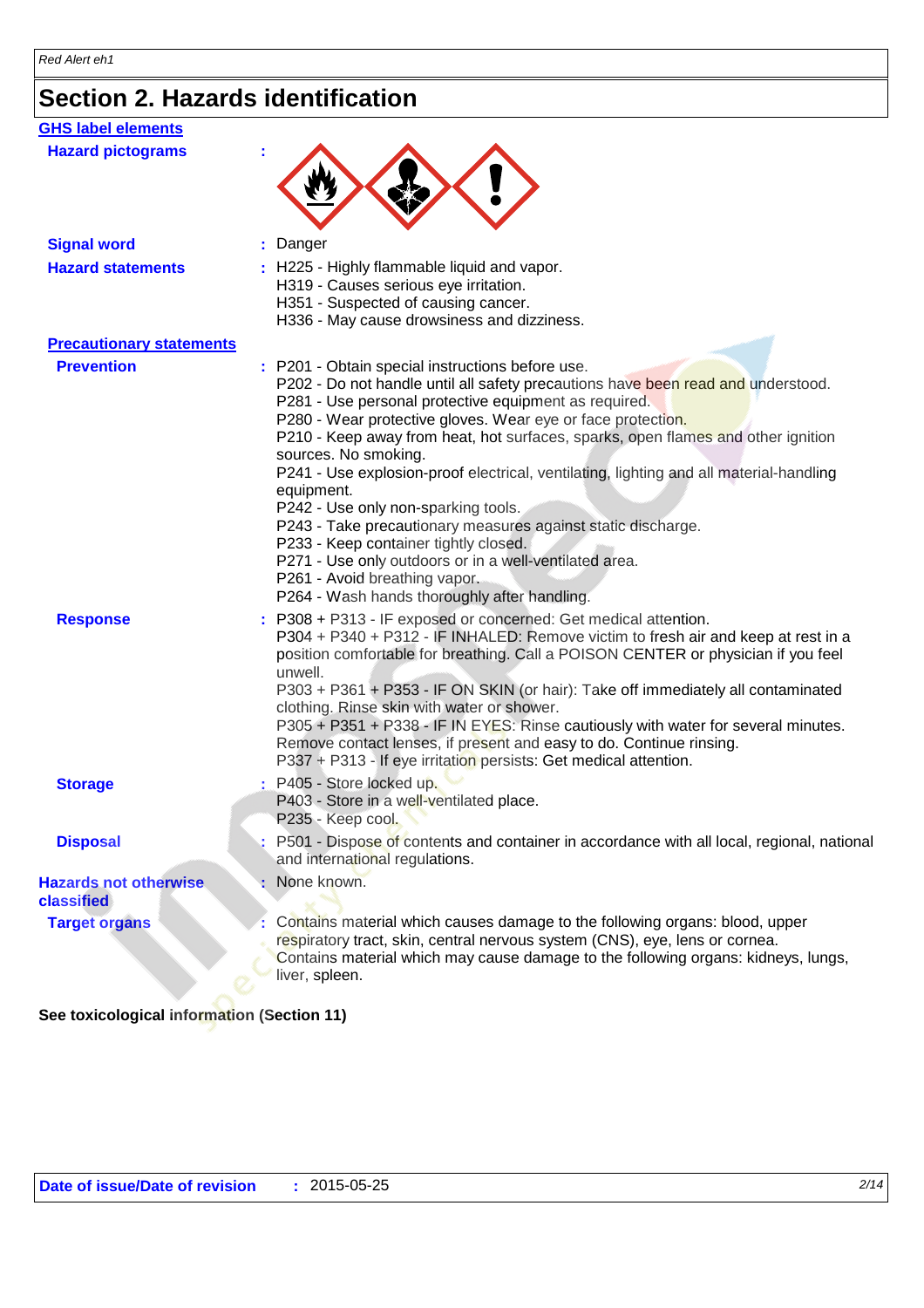### **Section 3. Composition/information on ingredients**

#### **Substance/mixture :** : Mixture

| <b>Ingredient name</b>                        | $\frac{9}{6}$ | <b>CAS number</b> |
|-----------------------------------------------|---------------|-------------------|
| propan-2-ol; isopropanol                      | $30 - 60$     | 67-63-0           |
| Benzene, ethylenated, residues, distn. lights | $30 - 60$     | 178535-25-6       |
| Solvent naphtha (petroleum), heavy arom.      | $15 - 30$     | 64742-94-5        |
| naphthalene                                   | $0.99 - 4.99$ | 91-20-3           |
| 1,2,4-trimethylbenzene                        | $0.99 - 4.99$ | 95-63-6           |
| 2-ethylhexan-1-ol                             | $0.99 - 4.99$ | 104-76-7          |

Any concentration shown as a range is to protect confidentiality or is due to batch variation.

**There are no additional ingredients present which, within the current knowledge of the supplier and in the concentrations applicable, are classified as hazardous to health or the environment and hence require reporting in this section.**

**Occupational exposure limits, if available, are listed in Section 8.**

### **Section 4. First aid measures**

| <b>Description of necessary first aid measures</b> |                                                                                                                                                                                                                                                                                                                                                                                                                                                                                                                                                                                                                                                                                                                                                                                                                               |
|----------------------------------------------------|-------------------------------------------------------------------------------------------------------------------------------------------------------------------------------------------------------------------------------------------------------------------------------------------------------------------------------------------------------------------------------------------------------------------------------------------------------------------------------------------------------------------------------------------------------------------------------------------------------------------------------------------------------------------------------------------------------------------------------------------------------------------------------------------------------------------------------|
| <b>Eye contact</b>                                 | : Immediately flush eyes with plenty of water, occasionally lifting the upper and lower<br>eyelids. Check for and remove any contact lenses. Continue to rinse for at least 10<br>minutes. Get medical attention.                                                                                                                                                                                                                                                                                                                                                                                                                                                                                                                                                                                                             |
| <b>Inhalation</b>                                  | Remove victim to fresh air and keep at rest in a position comfortable for breathing. If it<br>is suspected that fumes are still present, the rescuer should wear an appropriate mask<br>or self-contained breathing apparatus. If not breathing, if breathing is irregular or if<br>respiratory arrest occurs, provide artificial respiration or oxygen by trained personnel. It<br>may be dangerous to the person providing aid to give mouth-to-mouth resuscitation.<br>Get medical attention. If necessary, call a poison center or physician. If unconscious,<br>place in recovery position and get medical attention immediately. Maintain an open<br>airway. Loosen tight clothing such as a collar, tie, belt or waistband.                                                                                            |
| <b>Skin contact</b>                                | Flush contaminated skin with plenty of water. Remove contaminated clothing and<br>shoes. Continue to rinse for at least 10 minutes. Get medical attention. Wash clothing<br>before reuse. Clean shoes thoroughly before reuse.                                                                                                                                                                                                                                                                                                                                                                                                                                                                                                                                                                                                |
| <b>Ingestion</b>                                   | : Wash out mouth with water. Remove dentures if any. Remove victim to fresh air and<br>keep at rest in a position comfortable for breathing. If material has been swallowed and<br>the exposed person is conscious, give small quantities of water to drink. Stop if the<br>exposed person feels sick as vomiting may be dangerous. Do not induce vomiting<br>unless directed to do so by medical personnel. If vomiting occurs, the head should be<br>kept low so that vomit does not enter the lungs. Get medical attention. If necessary,<br>call a poison center or physician. Never give anything by mouth to an unconscious<br>person. If unconscious, place in recovery position and get medical attention<br>immediately. Maintain an open airway. Loosen tight clothing such as a collar, tie, belt<br>or waistband. |
| Most important symptoms/effects, acute and delayed |                                                                                                                                                                                                                                                                                                                                                                                                                                                                                                                                                                                                                                                                                                                                                                                                                               |
| <b>Potential acute health effects</b>              |                                                                                                                                                                                                                                                                                                                                                                                                                                                                                                                                                                                                                                                                                                                                                                                                                               |
| <b>Eye contact</b>                                 | Causes serious eye irritation.                                                                                                                                                                                                                                                                                                                                                                                                                                                                                                                                                                                                                                                                                                                                                                                                |
| <b>Inhalation</b>                                  | Can cause central nervous system (CNS) depression. May cause drowsiness and<br>dizziness.                                                                                                                                                                                                                                                                                                                                                                                                                                                                                                                                                                                                                                                                                                                                     |
| <b>Skin contact</b>                                | : No known significant effects or critical hazards.                                                                                                                                                                                                                                                                                                                                                                                                                                                                                                                                                                                                                                                                                                                                                                           |
| <b>Ingestion</b>                                   | : Can cause central nervous system (CNS) depression. Irritating to mouth, throat and<br>stomach.                                                                                                                                                                                                                                                                                                                                                                                                                                                                                                                                                                                                                                                                                                                              |
| فالمرجود وجزارها مربوع المراجع والمساور            |                                                                                                                                                                                                                                                                                                                                                                                                                                                                                                                                                                                                                                                                                                                                                                                                                               |

#### **Over-exposure signs/symptoms**

| Date of issue/Date of revision | 2015-05-25 | 3/14 |
|--------------------------------|------------|------|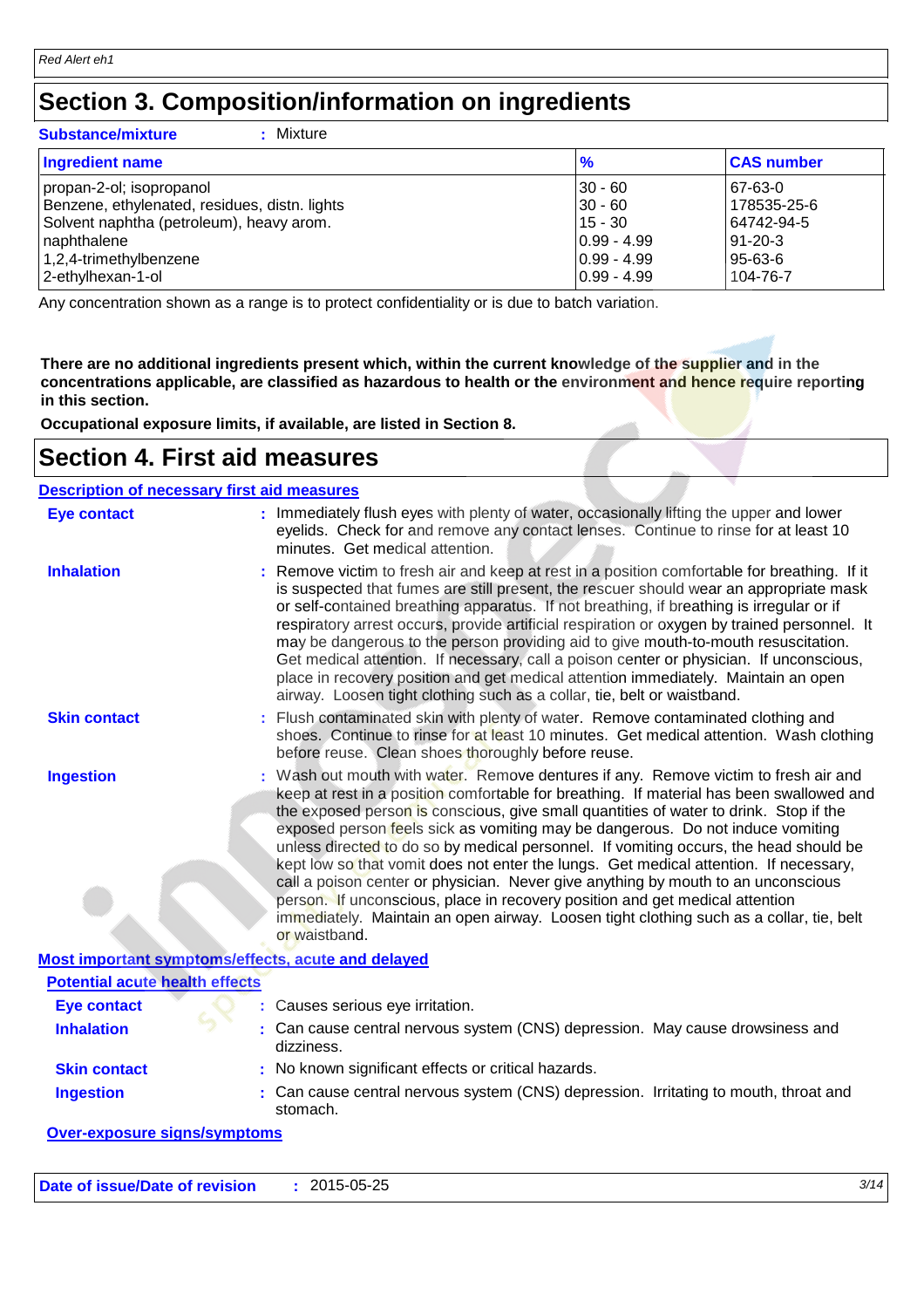## **Section 4. First aid measures**

| Eye contact                       | : Adverse symptoms may include the following:<br>pain or irritation<br>watering<br>redness                                                                                                                                                                                                                              |
|-----------------------------------|-------------------------------------------------------------------------------------------------------------------------------------------------------------------------------------------------------------------------------------------------------------------------------------------------------------------------|
| <b>Inhalation</b>                 | : Adverse symptoms may include the following:<br>nausea or vomiting<br>headache<br>drowsiness/fatigue<br>dizziness/vertigo<br>unconsciousness                                                                                                                                                                           |
| <b>Skin contact</b>               | : No specific data.                                                                                                                                                                                                                                                                                                     |
| <b>Ingestion</b>                  | : No specific data.                                                                                                                                                                                                                                                                                                     |
|                                   | Indication of immediate medical attention and special treatment needed, if necessary                                                                                                                                                                                                                                    |
| <b>Notes to physician</b>         | : Treat symptomatically. Contact poison treatment specialist immediately if large<br>quantities have been ingested or inhaled.                                                                                                                                                                                          |
| <b>Specific treatments</b>        | : No specific treatment.                                                                                                                                                                                                                                                                                                |
| <b>Protection of first-aiders</b> | : No action shall be taken involving any personal risk or without suitable training. If it is<br>suspected that fumes are still present, the rescuer should wear an appropriate mask or<br>self-contained breathing apparatus. It may be dangerous to the person providing aid to<br>give mouth-to-mouth resuscitation. |

**See toxicological information (Section 11)**

### **Section 5. Fire-fighting measures**

| <b>Extinguishing media</b>                               |                                                                                                                                                                                                                                                                                                                                                                   |  |
|----------------------------------------------------------|-------------------------------------------------------------------------------------------------------------------------------------------------------------------------------------------------------------------------------------------------------------------------------------------------------------------------------------------------------------------|--|
| <b>Suitable extinguishing</b><br>media                   | : Use dry chemical, CO <sub>2</sub> , water spray (fog) or foam.                                                                                                                                                                                                                                                                                                  |  |
| <b>Unsuitable extinguishing</b><br>media                 | : Do not use water jet.                                                                                                                                                                                                                                                                                                                                           |  |
| <b>Specific hazards arising</b><br>from the chemical     | : Highly flammable liquid and vapor. In a fire or if heated, a pressure increase will occur<br>and the container may burst, with the risk of a subsequent explosion. Runoff to sewer<br>may create fire or explosion hazard. Fire water contaminated with this material must be<br>contained and prevented from being discharged to any waterway, sewer or drain. |  |
| <b>Hazardous thermal</b><br>decomposition products       | : Decomposition products may include the following materials:<br>carbon dioxide<br>carbon monoxide                                                                                                                                                                                                                                                                |  |
| <b>Special protective actions</b><br>for fire-fighters   | : Promptly isolate the scene by removing all persons from the vicinity of the incident if<br>there is a fire. No action shall be taken involving any personal risk or without suitable<br>training. Move containers from fire area if this can be done without risk. Use water<br>spray to keep fire-exposed containers cool.                                     |  |
| <b>Special protective</b><br>equipment for fire-fighters | Fire-fighters should wear appropriate protective equipment and self-contained breathing<br>apparatus (SCBA) with a full face-piece operated in positive pressure mode.                                                                                                                                                                                            |  |
| <b>Flash point</b>                                       | : Closed cup: 14°C (57.2°F) [Pensky-Martens.]                                                                                                                                                                                                                                                                                                                     |  |

### **Section 6. Accidental release measures**

|                                | Personal precautions, protective equipment and emergency procedures                                                                                                                                                                                                                                                                                                                                                                                                                             |
|--------------------------------|-------------------------------------------------------------------------------------------------------------------------------------------------------------------------------------------------------------------------------------------------------------------------------------------------------------------------------------------------------------------------------------------------------------------------------------------------------------------------------------------------|
| For non-emergency<br>personnel | : No action shall be taken involving any personal risk or without suitable training.<br>Evacuate surrounding areas. Keep unnecessary and unprotected personnel from<br>entering. Do not touch or walk through spilled material. Shut off all ignition sources.<br>No flares, smoking or flames in hazard area. Avoid breathing vapor or mist. Provide<br>adequate ventilation. Wear appropriate respirator when ventilation is inadequate. Put<br>on appropriate personal protective equipment. |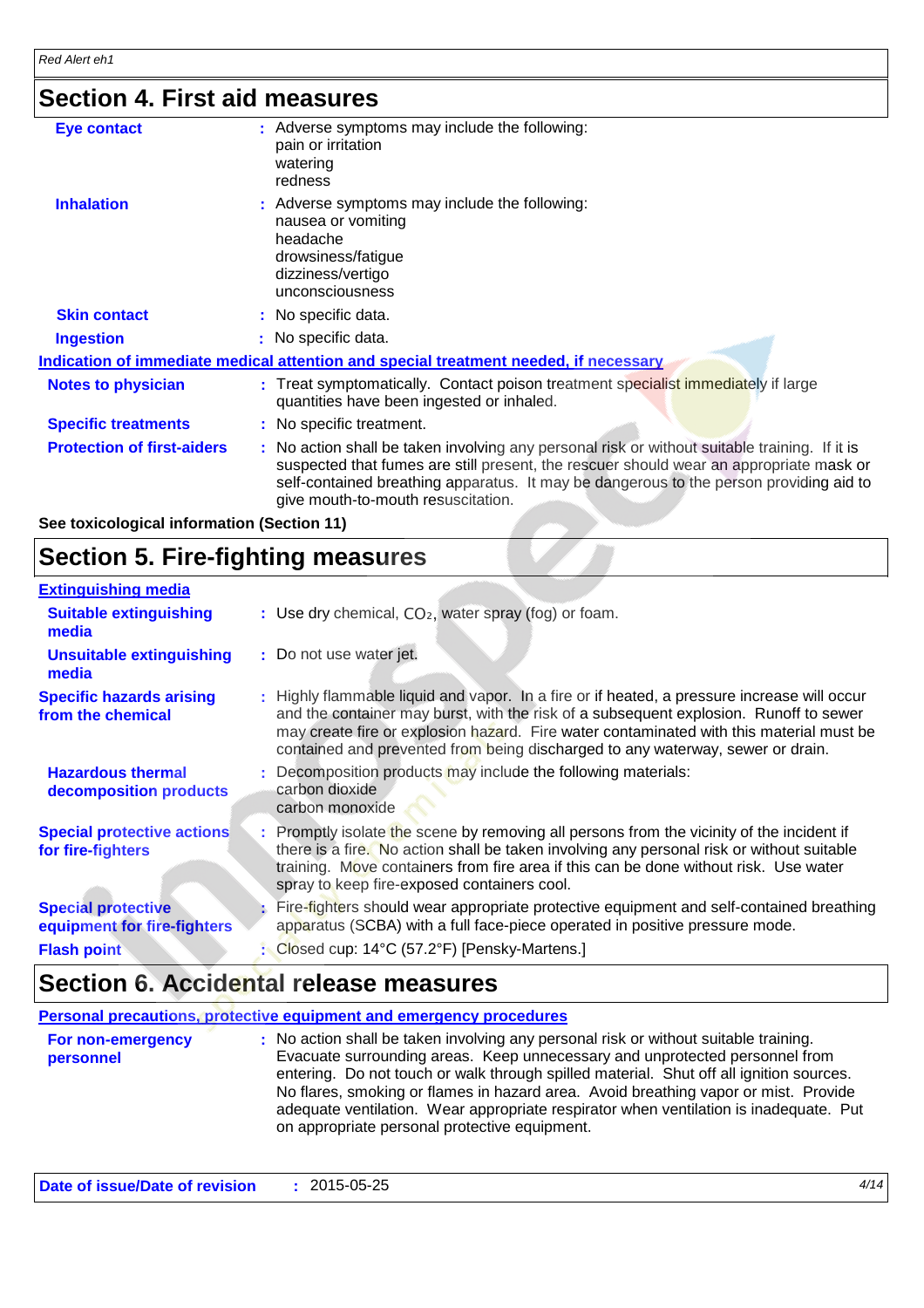## **Section 6. Accidental release measures**

| For emergency responders :                            | If specialised clothing is required to deal with the spillage, take note of any information<br>in Section 8 on suitable and unsuitable materials. See also the information in "For non-<br>emergency personnel".                                                                                                                                                                                                                                                                                                                                                                                                                                                                                                                                                     |
|-------------------------------------------------------|----------------------------------------------------------------------------------------------------------------------------------------------------------------------------------------------------------------------------------------------------------------------------------------------------------------------------------------------------------------------------------------------------------------------------------------------------------------------------------------------------------------------------------------------------------------------------------------------------------------------------------------------------------------------------------------------------------------------------------------------------------------------|
| <b>Environmental precautions</b>                      | : Avoid dispersal of spilled material and runoff and contact with soil, waterways, drains<br>and sewers. Inform the relevant authorities if the product has caused environmental<br>pollution (sewers, waterways, soil or air). Water polluting material. May be harmful to<br>the environment if released in large quantities.                                                                                                                                                                                                                                                                                                                                                                                                                                      |
| Methods and materials for containment and cleaning up |                                                                                                                                                                                                                                                                                                                                                                                                                                                                                                                                                                                                                                                                                                                                                                      |
| <b>Small spill</b>                                    | : Stop leak if without risk. Move containers from spill area. Use spark-proof tools and<br>explosion-proof equipment. Dilute with water and mop up if water-soluble. Alternatively,<br>or if water-insoluble, absorb with an inert dry material and place in an appropriate waste<br>disposal container. Dispose of via a licensed waste disposal contractor.                                                                                                                                                                                                                                                                                                                                                                                                        |
| <b>Large spill</b>                                    | : Stop leak if without risk. Move containers from spill area. Use spark-proof tools and<br>explosion-proof equipment. Approach release from upwind. Prevent entry into sewers,<br>water courses, basements or confined areas. Wash spillages into an effluent treatment<br>plant or proceed as follows. Contain and collect spillage with non-combustible,<br>absorbent material e.g. sand, earth, vermiculite or diatomaceous earth and place in<br>container for disposal according to local regulations (see Section 13). Dispose of via a<br>licensed waste disposal contractor. Contaminated absorbent material may pose the<br>same hazard as the spilled product. Note: see Section 1 for emergency contact<br>information and Section 13 for waste disposal. |

### **Section 7. Handling and storage**

#### **Precautions for safe handling**

| <b>Protective measures</b>                                                       | : Put on appropriate personal protective equipment (see Section 8). Avoid exposure -<br>obtain special instructions before use. Do not handle until all safety precautions have<br>been read and understood. Do not get in eyes or on skin or clothing. Do not ingest.<br>Avoid breathing vapor or mist. Avoid release to the environment. Use only with<br>adequate ventilation. Wear appropriate respirator when ventilation is inadequate. Do<br>not enter storage areas and confined spaces unless adequately ventilated. Keep in the<br>original container or an approved alternative made from a compatible material, kept<br>tightly closed when not in use. Store and use away from heat, sparks, open flame or<br>any other ignition source. Use explosion-proof electrical (ventilating, lighting and<br>material handling) equipment. Use only non-sparking tools. Take precautionary<br>measures against electrostatic discharges. Empty containers retain product residue<br>and can be hazardous. Do not reuse container. |
|----------------------------------------------------------------------------------|-----------------------------------------------------------------------------------------------------------------------------------------------------------------------------------------------------------------------------------------------------------------------------------------------------------------------------------------------------------------------------------------------------------------------------------------------------------------------------------------------------------------------------------------------------------------------------------------------------------------------------------------------------------------------------------------------------------------------------------------------------------------------------------------------------------------------------------------------------------------------------------------------------------------------------------------------------------------------------------------------------------------------------------------|
| <b>Advice on general</b><br>occupational hygiene                                 | : Eating, drinking and smoking should be prohibited in areas where this material is<br>handled, stored and processed. Workers should wash hands and face before eating,<br>drinking and smoking. Remove contaminated clothing and protective equipment before<br>entering eating areas. See also Section 8 for additional information on hygiene<br>measures.                                                                                                                                                                                                                                                                                                                                                                                                                                                                                                                                                                                                                                                                           |
| <b>Conditions for safe storage,</b><br>including any<br><b>incompatibilities</b> | Store in accordance with local regulations. Store in a segregated and approved area.<br>Store in a dry, cool and well-ventilated area, away from incompatible materials (see<br>Section 10). Store locked up. Eliminate all ignition sources. Separate from oxidizing<br>materials. Keep container tightly closed and sealed until ready for use. Containers that<br>have been opened must be carefully resealed and kept upright to prevent leakage. Do<br>not store in unlabeled containers. Use appropriate containment to avoid environmental<br>contamination.                                                                                                                                                                                                                                                                                                                                                                                                                                                                     |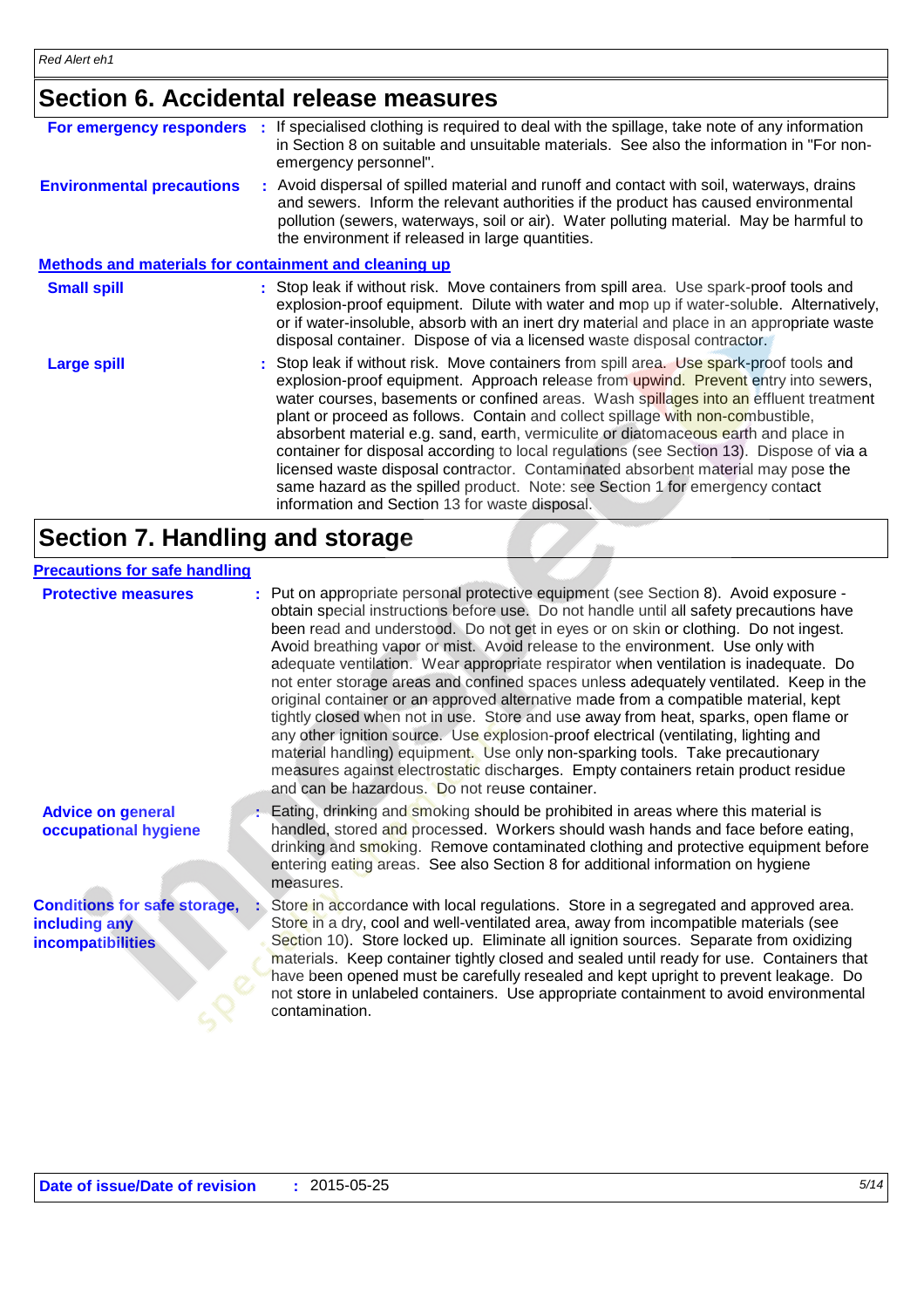# **Section 8. Exposure controls/personal protection**

#### **Control parameters**

#### **Occupational exposure limits**

| <b>Ingredient name</b>   | <b>Exposure limits</b>                                                                                                                                                                                                                                                                                                                                                                                                                                                                                                                                                                                                                                                                                                                                                                                                                             |
|--------------------------|----------------------------------------------------------------------------------------------------------------------------------------------------------------------------------------------------------------------------------------------------------------------------------------------------------------------------------------------------------------------------------------------------------------------------------------------------------------------------------------------------------------------------------------------------------------------------------------------------------------------------------------------------------------------------------------------------------------------------------------------------------------------------------------------------------------------------------------------------|
| propan-2-ol; isopropanol | <b>ACGIH TLV (United States, 4/2014).</b><br>TWA: 200 ppm, 0 times per shift, 8 hours.<br>STEL: 400 ppm, 0 times per shift, 15 minutes.<br>OSHA PEL 1989 (United States, 3/1989).<br>TWA: 400 ppm, 0 times per shift, 8 hours.<br>TWA: 980 mg/m <sup>3</sup> , 0 times per shift, 8 hours.<br>STEL: 500 ppm, 0 times per shift, 15 minutes.<br>STEL: 1225 mg/m <sup>3</sup> , 0 times per shift, 15 minutes.<br>NIOSH REL (United States, 10/2013).<br>TWA: 400 ppm, 0 times per shift, 10 hours.<br>TWA: 980 mg/m <sup>3</sup> , 0 times per shift, 10 hours.<br>STEL: 500 ppm, 0 times per shift, 15 minutes.<br>STEL: 1225 mg/m <sup>3</sup> , 0 times per shift, 15 minutes.<br>OSHA PEL (United States, 2/2013).<br>TWA: 400 ppm, 0 times per shift, 8 hours.<br>TWA: 980 mg/m <sup>3</sup> , 0 times per shift, 8 hours.                     |
| naphthalene              | <b>ACGIH TLV (United States, 4/2014). Absorbed through skin.</b><br>TWA: 10 ppm, 0 times per shift, 8 hours.<br>TWA: 52 mg/m <sup>3</sup> , 0 times per shift, 8 hours.<br>OSHA PEL 1989 (United States, 3/1989).<br>TWA: 10 ppm, 0 times per shift, 8 hours.<br>TWA: 50 mg/m <sup>3</sup> , 0 times per shift, 8 hours.<br>STEL: 15 ppm, 0 times per shift, 15 minutes.<br>STEL: 75 mg/m <sup>3</sup> , 0 times per shift, 15 minutes.<br>NIOSH REL (United States, 10/2013).<br>TWA: 10 ppm, 0 times per shift, 10 hours.<br>TWA: 50 mg/m <sup>3</sup> , 0 times per shift, 10 hours.<br>STEL: 15 ppm, 0 times per shift, 15 minutes.<br>STEL: 75 mg/m <sup>3</sup> , 0 times per shift, 15 minutes.<br>OSHA PEL (United States, 2/2013).<br>TWA: 10 ppm, 0 times per shift, 8 hours.<br>TWA: 50 mg/m <sup>3</sup> , 0 times per shift, 8 hours. |
| 1,2,4-trimethylbenzene   | <b>ACGIH TLV (United States, 4/2014).</b><br>TWA: 25 ppm, 0 times per shift, 8 hours.<br>TWA: 123 mg/m <sup>3</sup> , 0 times per shift, 8 hours.<br>OSHA PEL 1989 (United States, 3/1989).<br>TWA: 25 ppm, 0 times per shift, 8 hours.<br>TWA: 125 mg/m <sup>3</sup> , 0 times per shift, 8 hours.<br>NIOSH REL (United States, 10/2013).<br>TWA: 25 ppm, 0 times per shift, 10 hours.<br>TWA: 125 mg/m <sup>3</sup> , 0 times per shift, 10 hours.                                                                                                                                                                                                                                                                                                                                                                                               |

| <b>Appropriate engineering</b><br><b>controls</b> | : Use only with adequate ventilation. Use process enclosures, local exhaust ventilation or<br>other engineering controls to keep worker exposure to airborne contaminants below any<br>recommended or statutory limits. The engineering controls also need to keep gas,<br>vapor or dust concentrations below any lower explosive limits. Use explosion-proof<br>ventilation equipment. |
|---------------------------------------------------|-----------------------------------------------------------------------------------------------------------------------------------------------------------------------------------------------------------------------------------------------------------------------------------------------------------------------------------------------------------------------------------------|
| <b>Environmental exposure</b><br><b>controls</b>  | : Emissions from ventilation or work process equipment should be checked to ensure<br>they comply with the requirements of environmental protection legislation. In some<br>cases, fume scrubbers, filters or engineering modifications to the process equipment<br>will be necessary to reduce emissions to acceptable levels.                                                         |

**Date of issue/Date of revision :** 2015-05-25 *6/14*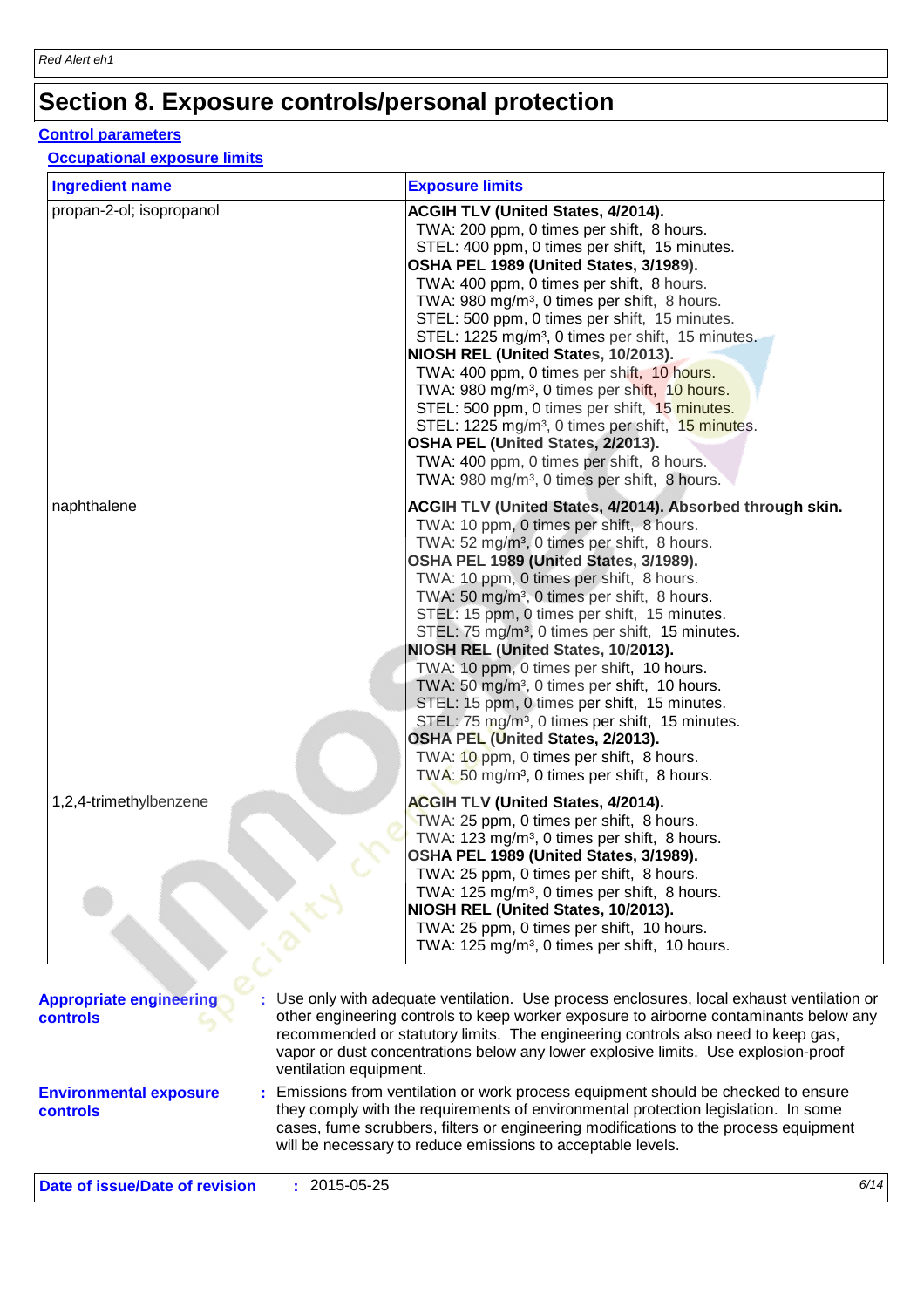# **Section 8. Exposure controls/personal protection**

| <b>Individual protection measures</b> |                                                                                                                                                                                                                                                                                                                                                                                                                                                                                                                                                                                                                        |
|---------------------------------------|------------------------------------------------------------------------------------------------------------------------------------------------------------------------------------------------------------------------------------------------------------------------------------------------------------------------------------------------------------------------------------------------------------------------------------------------------------------------------------------------------------------------------------------------------------------------------------------------------------------------|
| <b>Hygiene measures</b>               | Wash hands, forearms and face thoroughly after handling chemical products, before<br>eating, smoking and using the lavatory and at the end of the working period.<br>Appropriate techniques should be used to remove potentially contaminated clothing.<br>Wash contaminated clothing before reusing. Ensure that eyewash stations and safety<br>showers are close to the workstation location.                                                                                                                                                                                                                        |
| <b>Eye/face protection</b>            | Safety eyewear complying with an approved standard should be used when a risk<br>assessment indicates this is necessary to avoid exposure to liquid splashes, mists,<br>gases or dusts. If contact is possible, the following protection should be worn, unless<br>the assessment indicates a higher degree of protection: chemical splash goggles.                                                                                                                                                                                                                                                                    |
| <b>Skin protection</b>                |                                                                                                                                                                                                                                                                                                                                                                                                                                                                                                                                                                                                                        |
| <b>Hand protection</b>                | : Chemical-resistant, impervious gloves complying with an approved standard should be<br>worn at all times when handling chemical products if a risk assessment indicates this is<br>necessary. Considering the parameters specified by the glove manufacturer, check<br>during use that the gloves are still retaining their protective properties. It should be<br>noted that the time to breakthrough for any glove material may be different for different<br>glove manufacturers. In the case of mixtures, consisting of several substances, the<br>protection time of the gloves cannot be accurately estimated. |
| <b>Body protection</b>                | : Personal protective equipment for the body should be selected based on the task being<br>performed and the risks involved and should be approved by a specialist before<br>handling this product. When there is a risk of ignition from static electricity, wear anti-<br>static protective clothing. For the greatest protection from static discharges, clothing<br>should include anti-static overalls, boots and gloves.                                                                                                                                                                                         |
| <b>Other skin protection</b>          | : Appropriate footwear and any additional skin protection measures should be selected<br>based on the task being performed and the risks involved and should be approved by a<br>specialist before handling this product.                                                                                                                                                                                                                                                                                                                                                                                              |
| <b>Respiratory protection</b>         | : Use a properly fitted, air-purifying or supplied-air respirator complying with an approved<br>standard if a risk assessment indicates this is necessary. Respirator selection must be<br>based on known or anticipated exposure levels, the hazards of the product and the safe<br>working limits of the selected respirator.                                                                                                                                                                                                                                                                                        |
|                                       |                                                                                                                                                                                                                                                                                                                                                                                                                                                                                                                                                                                                                        |

# **Section 9. Physical and chemical properties**

| <b>Appearance</b>                               |                                                                                                                                  |      |
|-------------------------------------------------|----------------------------------------------------------------------------------------------------------------------------------|------|
| <b>Physical state</b>                           | : Liquid.                                                                                                                        |      |
| <b>Color</b>                                    | : light yellow to amber                                                                                                          |      |
| <b>Odor</b>                                     | : Aromatic.                                                                                                                      |      |
| <b>Odor threshold</b>                           | Not available.                                                                                                                   |      |
| pH                                              | : Not available.                                                                                                                 |      |
| <b>Melting point</b>                            | : Not available.                                                                                                                 |      |
| <b>Boiling point</b>                            | Lowest known value: 82.5°C (180.5°F) (isopropanol). Weighted average: 166.99°C (332.<br>$6^{\circ}F$ )                           |      |
| <b>Flash point</b>                              | : Closed cup: 14°C (57.2°F) [Pensky-Martens.]                                                                                    |      |
| <b>Evaporation rate</b>                         | : Highest known value: 1.7 (isopropanol) Weighted average: 0.93compared with butyl<br>acetate                                    |      |
| <b>Flammability (solid, gas)</b>                | : Not available.                                                                                                                 |      |
| Lower and upper explosive<br>(flammable) limits | : Greatest known range: Lower: 0.79% Upper: 12.7% (2-ethylhexan-1-ol)                                                            |      |
| <b>Vapor pressure</b>                           | Highest known value: 4.4 kPa (33 mm Hg) (at 20°C) (isopropanol). Weighted average:<br>1.65 kPa (12.38 mm Hg) (at $20^{\circ}$ C) |      |
| <b>Vapor density</b>                            | Highest known value: $5.5$ (Air = 1) (Benzene, ethylenated, residues, distn. lights).<br>Weighted average: $4.09$ (Air = 1)      |      |
| <b>Specific gravity</b>                         | $: 0.855$ [ASTM D 4052]                                                                                                          |      |
| Date of issue/Date of revision                  | $: 2015 - 05 - 25$                                                                                                               | 7/14 |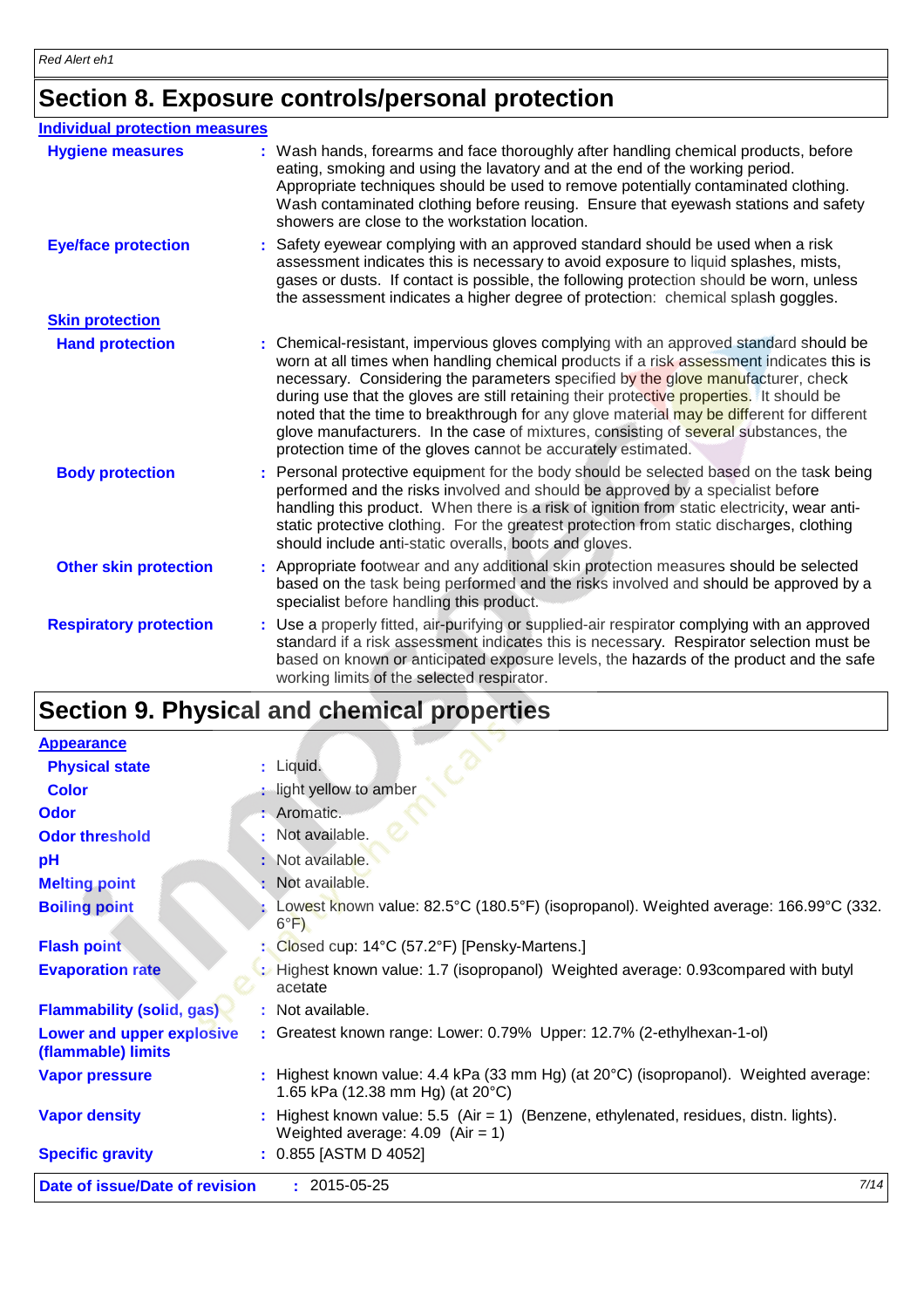### **Section 9. Physical and chemical properties**

| <b>Density</b>                                    | $: 7.12$ lbs/gal                                                       |
|---------------------------------------------------|------------------------------------------------------------------------|
| <b>Solubility</b>                                 | : Insoluble in the following materials: cold water, hot water.         |
| <b>Partition coefficient: n-</b><br>octanol/water | : Not available.                                                       |
| <b>Auto-ignition temperature</b>                  | : Lowest known value: 270 to 330°C (518 to 626°F) (2-ethylhexan-1-ol). |
| <b>Decomposition temperature : Not available.</b> |                                                                        |
| <b>Viscosity</b>                                  | : Not available.                                                       |

### **Section 10. Stability and reactivity**

| <b>Reactivity</b>                            | : No specific test data related to reactivity available for this product or its ingredients.                                                                                 |
|----------------------------------------------|------------------------------------------------------------------------------------------------------------------------------------------------------------------------------|
| <b>Chemical stability</b>                    | : The product is stable.                                                                                                                                                     |
| <b>Possibility of hazardous</b><br>reactions | : Under normal conditions of storage and use, hazardous reactions will not occur.                                                                                            |
| <b>Conditions to avoid</b>                   | : Avoid all possible sources of ignition (spark or flame). Do not pressurize, cut, weld,<br>braze, solder, drill, grind or expose containers to heat or sources of ignition. |
| <b>Incompatible materials</b>                | : Reactive or incompatible with the following materials:<br>oxidizing materials                                                                                              |
| <b>Hazardous decomposition</b><br>products   | : Under normal conditions of storage and use, hazardous decomposition products should<br>not be produced.                                                                    |
|                                              |                                                                                                                                                                              |

### **Section 11. Toxicological information**

### **Information on toxicological effects**

### **Acute toxicity**

| <b>Product/ingredient name</b> | <b>Test</b>                     | <b>Species</b> | <b>Result</b>   | <b>Dose</b>              |
|--------------------------------|---------------------------------|----------------|-----------------|--------------------------|
| isopropanol                    |                                 | Rat            | LD50 Oral       | 5000 mg/kg               |
| Benzene, ethylenated,          | OECD 423 Acute Oral toxicity -  | Rat - Male,    | LD50 Oral       | >2000 mg/kg              |
| residues, distn. lights        | <b>Acute Toxic Class Method</b> | Female         |                 |                          |
| Solvent naphtha (petroleum),   |                                 | Rat            | LC50 Inhalation | $>590$ mg/m <sup>3</sup> |
| heavy arom.                    |                                 |                | Vapor           |                          |
|                                |                                 | <b>Rabbit</b>  | LD50 Dermal     | >2 mL/kg                 |
|                                |                                 | Rat            | LDLo Oral       | 5 mL/kg                  |
| naphthalene                    |                                 | Rat            | LC50 Inhalation | $>340$ mg/m <sup>3</sup> |
|                                |                                 |                | Vapor           |                          |
|                                |                                 | Rabbit         | LD50 Dermal     | >2000 mg/kg              |
|                                |                                 | Rat            | LD50 Dermal     | >2500 mg/kg              |
|                                |                                 | Rat            | LD50 Oral       | 490 mg/kg                |
| 2-ethylhexan-1-ol              |                                 | Rabbit         | LD50 Dermal     | 1970 mg/kg               |
|                                |                                 | Rat            | LD50 Oral       | 3730 mg/kg               |

#### **Potential chronic health effects**

Not available.

### **Irritation/Corrosion**

| <b>Product/ingredient name</b> | <b>Test</b> | <b>Species</b> | <b>Result</b>                                        |      |
|--------------------------------|-------------|----------------|------------------------------------------------------|------|
| isopropanol                    |             | Rabbit         | Eyes - Moderate irritant                             |      |
|                                |             | Rabbit         | Eyes - Severe irritant<br>$\overline{\phantom{0}}$   |      |
|                                |             | Rabbit         | Skin - Mild irritant                                 |      |
| Solvent naphtha (petroleum),   |             | Rabbit         | <b>ISkin - Mild irritant</b>                         |      |
| heavy arom.                    |             |                |                                                      |      |
|                                |             | Mammal -       | Eyes - Mild irritant                                 |      |
|                                |             | species        |                                                      |      |
|                                |             | unspecified    |                                                      |      |
| 2-ethylhexan-1-ol              |             | Rabbit         | Eyes - Moderate irritant<br>$\overline{\phantom{a}}$ |      |
| Date of issue/Date of revision | 2015-05-25  |                |                                                      | 8/14 |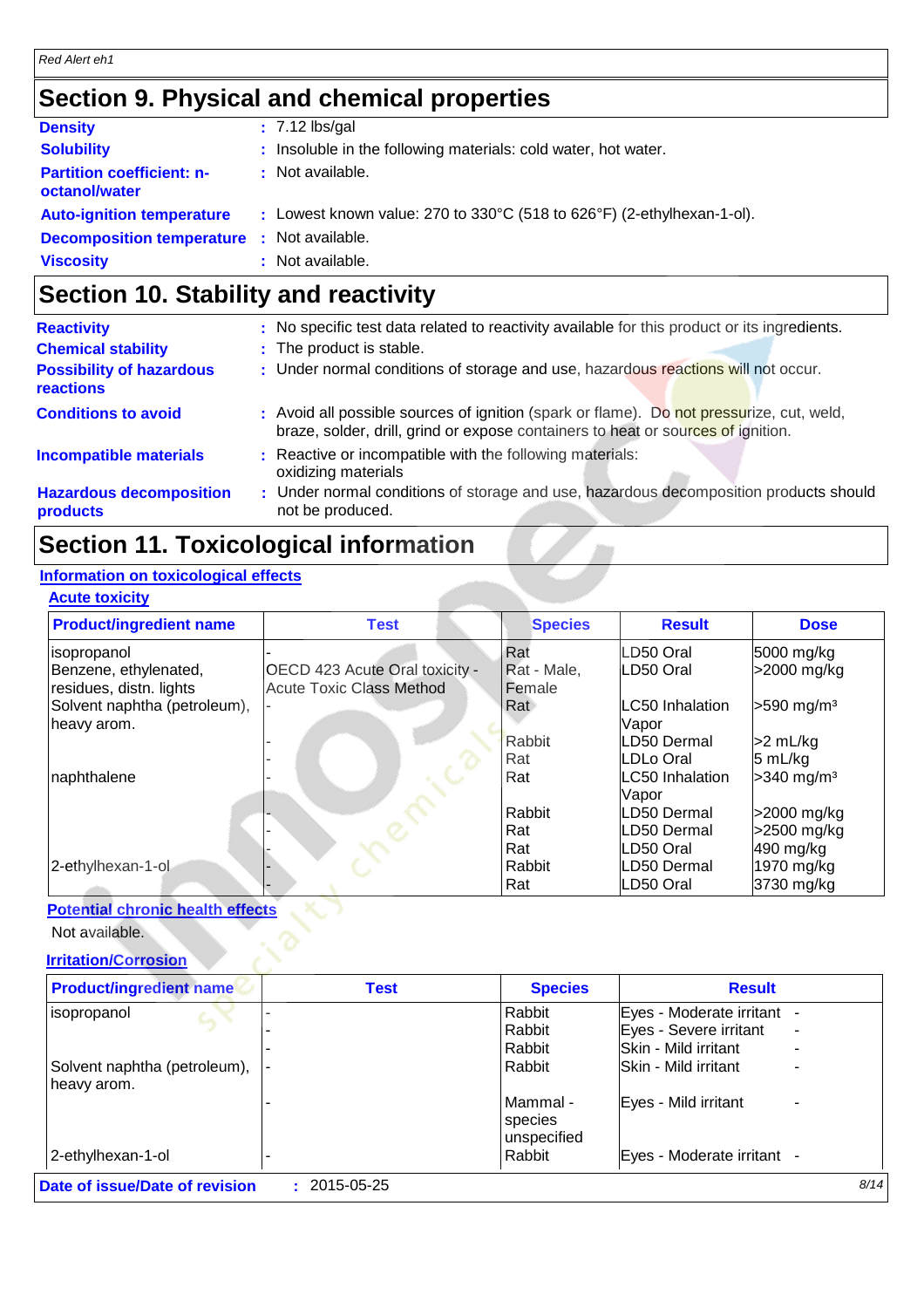## **Section 11. Toxicological information**

|                      | Rabbit | <b>Skin</b><br>Moderate irritant |
|----------------------|--------|----------------------------------|
| <b>Sensitization</b> |        |                                  |
|                      |        |                                  |

| <b>Product/ingredient name</b> | Test | <b>Species</b> | <b>Result</b>   |
|--------------------------------|------|----------------|-----------------|
| 2-ethylhexan-1-ol              |      | Guinea pig     | Not sensitizing |

#### **Mutagenicity**

| <b>Product/ingredient name</b>                   | Test                                                       | <b>Experiment</b> | <b>Result</b> |
|--------------------------------------------------|------------------------------------------------------------|-------------------|---------------|
| Benzene, ethylenated,<br>residues, distn. lights | <b>OECD 471 Bacterial Reverse</b><br><b>IMutation Test</b> | Subject: Bacteria | Negative      |

### **Carcinogenicity**

| <b>Product/ingredient name</b>           | <b>OSHA</b> | <b>IARC</b> | <b>NTP</b>                                       |
|------------------------------------------|-------------|-------------|--------------------------------------------------|
| propan-2-ol; isopropanol<br>Inaphthalene |             | 2B          | Reasonably anticipated to be a human carcinogen. |

 $\sim$ 

#### **Reproductive toxicity**

Not available.

#### **Teratogenicity**

Not available.

#### **Specific target organ toxicity (single exposure)**

| <b>Name</b>                                                                                    | <b>Category</b>                        | <b>Route of</b><br><b>exposure</b>                    | <b>Target organs</b>                                                                  |
|------------------------------------------------------------------------------------------------|----------------------------------------|-------------------------------------------------------|---------------------------------------------------------------------------------------|
| propan-2-ol; isopropanol<br>Solvent naphtha (petroleum), heavy arom.<br>1,2,4-trimethylbenzene | Category 3<br>Category 3<br>Category 3 | Not applicable.<br>Not applicable.<br>Not applicable. | <b>Narcotic effects</b><br>Narcotic effects<br><b>Respiratory tract</b><br>irritation |

#### **Specific target organ toxicity (repeated exposure)**

Not available.

#### **Aspiration hazard**

| <b>Name</b>                                                                               | <b>Result</b>                                                                  |
|-------------------------------------------------------------------------------------------|--------------------------------------------------------------------------------|
| Benzene, ethylenated, residues, distn. lights<br>Solvent naphtha (petroleum), heavy arom. | <b>ASPIRATION HAZARD - Category 1</b><br><b>ASPIRATION HAZARD - Category 1</b> |

### **Section 12. Ecological information**

#### **Toxicity**

| <b>Product/ingredient name</b>                   | <b>Result</b>                                      | <b>Species</b>                | <b>Exposure</b>        |
|--------------------------------------------------|----------------------------------------------------|-------------------------------|------------------------|
| propan-2-ol; isopropanol                         | Acute LC50 1400000 to 1950000 µg/l<br>Marine water | Crustaceans - Crangon crangon | 48 hours               |
|                                                  | Acute LC50 6550 mg/l                               | Fish                          | 96 hours               |
| Benzene, ethylenated,<br>residues, distn. lights | Acute EC50 6.2 mg/l (growth rate) Fresh<br>water   | Algae                         | 72 hours<br><b>WAF</b> |
|                                                  | Acute EC50 1.3 mg/l Fresh water                    | Daphnia                       | 48 hours<br><b>WAF</b> |
| Solvent naphtha (petroleum),<br>heavy arom.      | Acute EC50 1 to 3 mg/l                             | Algae                         | 72 hours               |
|                                                  | Acute EC50 3 to 10 mg/l                            | Daphnia                       | 48 hours               |
|                                                  | Acute LC50 2 to 5 mg/l                             | Fish                          | 96 hours               |
| Date of issue/Date of revision                   | $: 2015 - 05 - 25$                                 |                               | 9/14                   |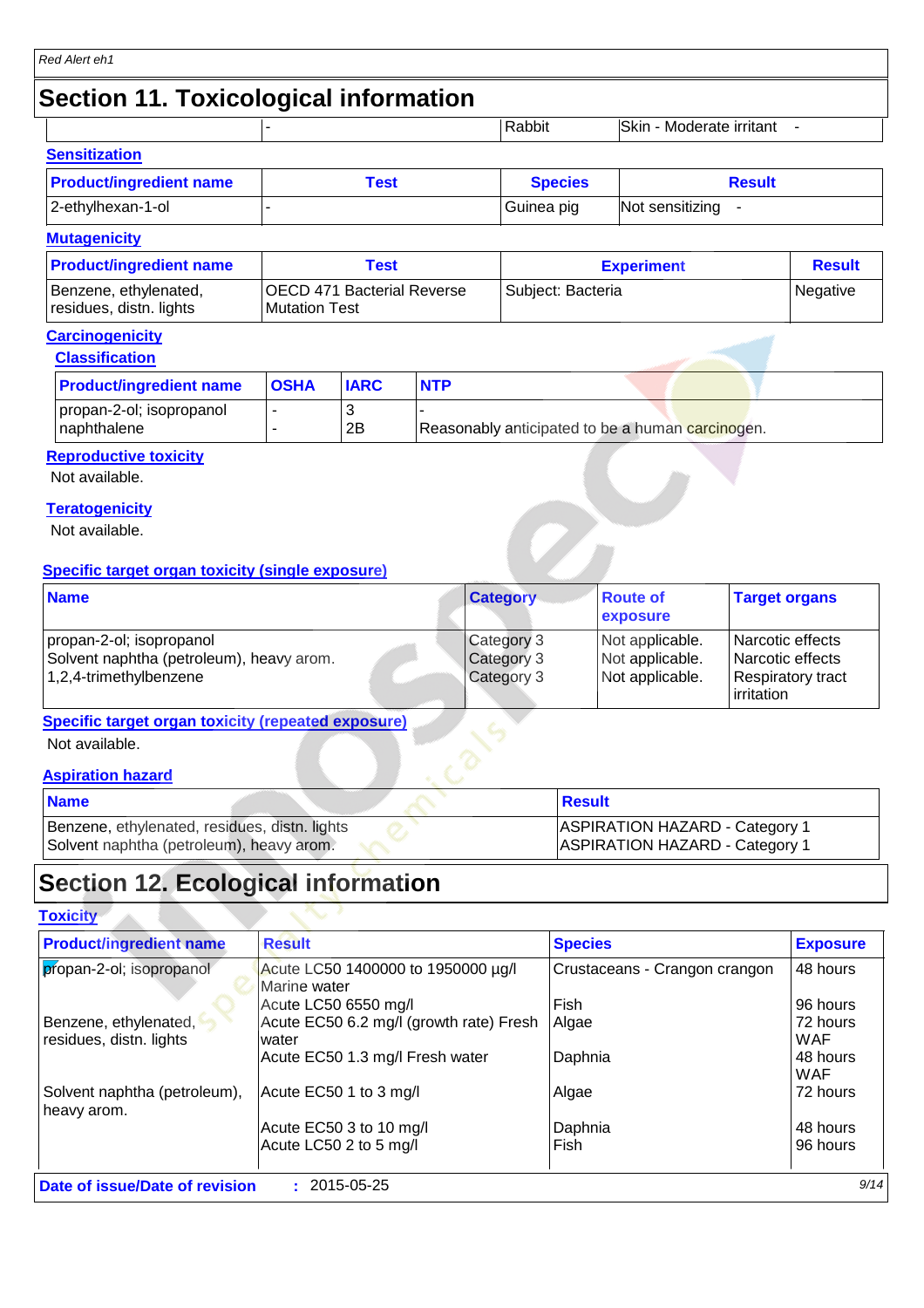### **Section 12. Ecological information**

| naphthalene               | Acute EC50 1.96 mg/l Fresh water     | Daphnia - Daphnia magna    | 48 hours |
|---------------------------|--------------------------------------|----------------------------|----------|
|                           | Acute LC50 2350 µg/l Marine water    | Crustaceans - Palaemonetes | 48 hours |
|                           |                                      | pugio                      |          |
|                           | Acute LC50 1.6 mg/l                  | Fish                       | 96 hours |
| $1,2,4$ -trimethylbenzene | Acute LC50 7.72 mg/l                 | Fish                       | 96 hours |
| 2-ethylhexan-1-ol         | Acute EC50 11.5 mg/l                 | Algae                      | 72 hours |
|                           | Acute EC50 39 mg/l                   | Daphnia                    | 48 hours |
|                           | Acute LC50 10 to 33 mg/l Fresh water | Fish - Lepomis macrochirus | 96 hours |

#### **Persistence and degradability**

| <b>Product/ingredient name</b>                                                                               | <b>Test</b>                                                                                                                                                          |                   |  | <b>Result</b>                                             |  |
|--------------------------------------------------------------------------------------------------------------|----------------------------------------------------------------------------------------------------------------------------------------------------------------------|-------------------|--|-----------------------------------------------------------|--|
| Benzene, ethylenated,<br>residues, distn. lights<br>2-ethylhexan-1-ol                                        | OECD 310 Ready Biodegradability - CO <sub>2</sub> in Sealed<br>Vessels (Headspace Test)<br>OECD 301F Ready Biodegradability - Manometric<br><b>Respirometry Test</b> |                   |  | 15 % - Not readily - 28 days<br>>60 % - Readily - 28 days |  |
| <b>Product/ingredient name</b>                                                                               | <b>Aquatic half-life</b>                                                                                                                                             | <b>Photolysis</b> |  | <b>Biodegradability</b>                                   |  |
| propan-2-ol; isopropanol<br>Benzene, ethylenated,<br>residues, distn. lights<br>Solvent naphtha (petroleum), |                                                                                                                                                                      |                   |  | Readily<br>Not readily<br>Inherent                        |  |
| heavy arom.<br>2-ethylhexan-1-ol                                                                             |                                                                                                                                                                      |                   |  | Readily                                                   |  |

#### **Bioaccumulative potential**

| <b>Product/ingredient name</b>                                               | $LogP_{ow}$               | <b>BCF</b>  | <b>Potential</b>    |
|------------------------------------------------------------------------------|---------------------------|-------------|---------------------|
| propan-2-ol; isopropanol<br>Benzene, ethylenated,<br>residues, distn. lights | 0.05<br>3.43 to 6.5       |             | low<br>high         |
| Solvent naphtha (petroleum),<br>heavy arom.                                  |                           | $ $ < 100   | low                 |
| naphthalene<br>1,2,4-trimethylbenzene<br>2-ethylhexan-1-ol                   | 3.3<br>4.09<br>2.3 to 3.1 | >100<br>275 | low<br>low<br>. Iow |

### **Section 13. Disposal considerations**

The generation of waste should be avoided or minimized wherever possible. Disposal of this product, solutions and any byproducts should at all times comply with the requirements of environmental protection and waste disposal legislation and any regional local authority requirements. Dispose of surplus and non-recyclable products via a licensed waste disposal contractor. Waste should not be disposed of untreated to the sewer unless fully compliant with the requirements of all authorities with jurisdiction. Waste packaging should be recycled. Incineration or landfill should only be considered when recycling is not feasible. This material and its container must be disposed of in a safe way. Care should be taken when handling emptied containers that have not been cleaned or rinsed out. Empty containers or liners may retain some product residues. Vapor from product residues may create a highly flammable or explosive atmosphere inside the container. Do not cut, weld or grind used containers unless they have been cleaned thoroughly internally. Avoid dispersal of spilled material and runoff and contact with soil, waterways, drains and sewers.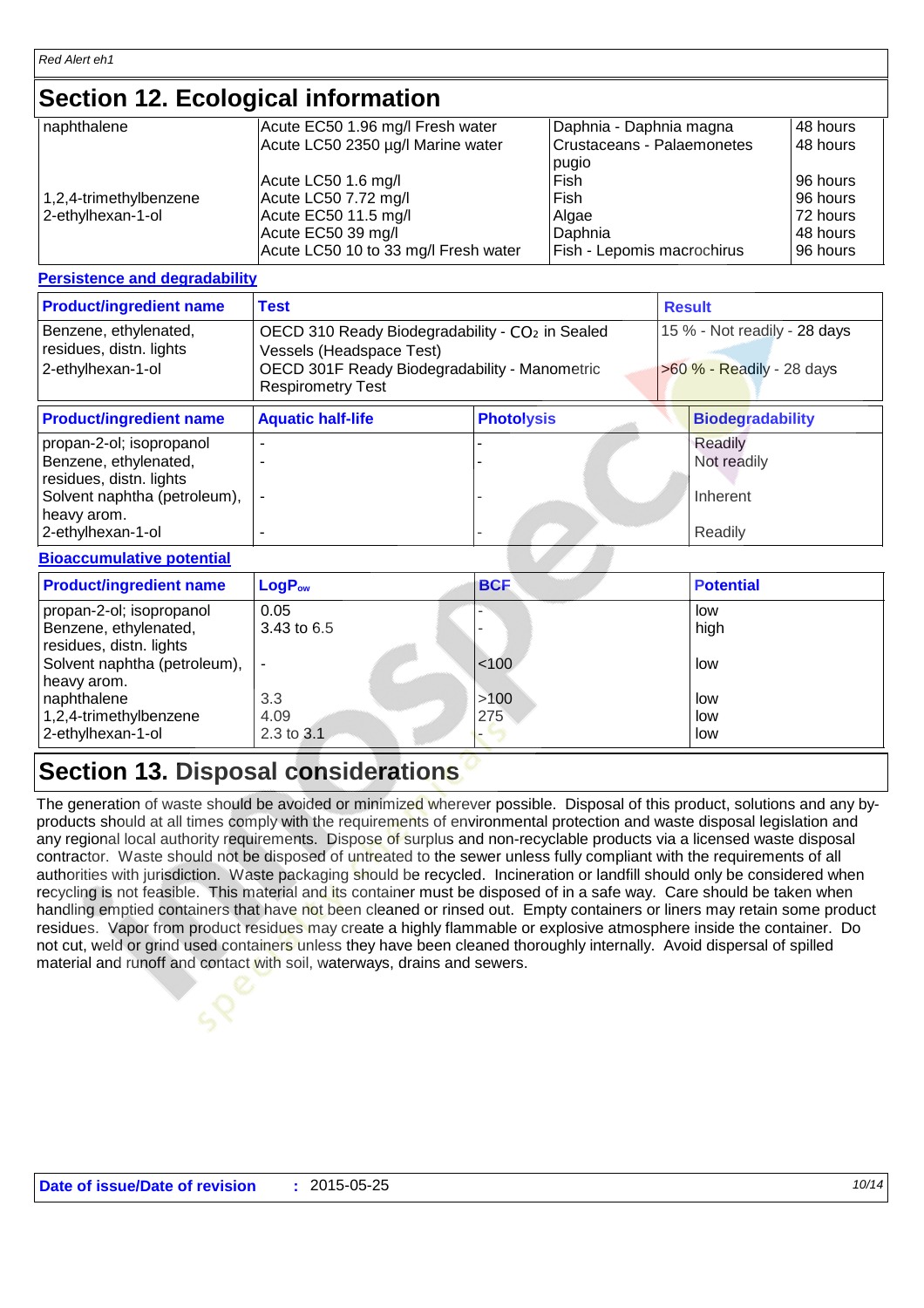# **Section 14. Transport information**

|                                         | <b>DOT Classification</b>                                                                                                                                                                                                                                                                                                                                                                                                                                                                                                                                                                                                                                                                                                | <b>IMDG</b>                                                                                                                                                                              | <b>IATA</b>                                                                                                                                                                                                                                                                                                                                                                                                                                                              |
|-----------------------------------------|--------------------------------------------------------------------------------------------------------------------------------------------------------------------------------------------------------------------------------------------------------------------------------------------------------------------------------------------------------------------------------------------------------------------------------------------------------------------------------------------------------------------------------------------------------------------------------------------------------------------------------------------------------------------------------------------------------------------------|------------------------------------------------------------------------------------------------------------------------------------------------------------------------------------------|--------------------------------------------------------------------------------------------------------------------------------------------------------------------------------------------------------------------------------------------------------------------------------------------------------------------------------------------------------------------------------------------------------------------------------------------------------------------------|
| <b>UN number</b>                        | <b>UN1993</b>                                                                                                                                                                                                                                                                                                                                                                                                                                                                                                                                                                                                                                                                                                            | <b>UN1993</b>                                                                                                                                                                            | <b>UN1993</b>                                                                                                                                                                                                                                                                                                                                                                                                                                                            |
| <b>UN proper</b><br>shipping name       | Flammable liquids, n.o.s.<br>(isopropanol, 2-ethylhexan-<br>1-ol). Marine pollutant<br>(Benzene, ethylenated,<br>residues, distn. lights, Solvent<br>naphtha (petroleum), heavy<br>arom.) RQ (naphthalene)                                                                                                                                                                                                                                                                                                                                                                                                                                                                                                               | FLAMMABLE LIQUID, N.O.S.<br>(isopropanol, 2-ethylhexan-<br>1-ol). Marine pollutant<br>(Benzene, ethylenated,<br>residues, distn. lights, Solvent<br>naphtha (petroleum), heavy<br>arom.) | Flammable liquid, n.o.s.<br>(isopropanol, 2-ethylhexan-1-ol)                                                                                                                                                                                                                                                                                                                                                                                                             |
| <b>Transport</b><br>hazard class(es)    | 3<br>q                                                                                                                                                                                                                                                                                                                                                                                                                                                                                                                                                                                                                                                                                                                   | 3<br>₩                                                                                                                                                                                   | 3                                                                                                                                                                                                                                                                                                                                                                                                                                                                        |
| <b>Packing group</b>                    | $\mathbf{  }$                                                                                                                                                                                                                                                                                                                                                                                                                                                                                                                                                                                                                                                                                                            | $\mathbf{II}$                                                                                                                                                                            | Ш                                                                                                                                                                                                                                                                                                                                                                                                                                                                        |
| <b>Environmental</b><br>hazards         | Yes.                                                                                                                                                                                                                                                                                                                                                                                                                                                                                                                                                                                                                                                                                                                     | Yes.                                                                                                                                                                                     | No.                                                                                                                                                                                                                                                                                                                                                                                                                                                                      |
| <b>Additional</b><br><b>information</b> | The marine pollutant mark is<br>not required when transported<br>on inland waterways in sizes of<br>≤5 L or ≤5 kg or by road, rail, or<br>inland air in non-bulk sizes.<br><b>Reportable quantity</b><br>2466.7 lbs / 1119.9 kg [346.01<br>gal / 1309.8 L]<br>Package sizes shipped in<br>quantities less than the product<br>reportable quantity are not<br>subject to the RQ (reportable<br>quantity) transportation<br>requirements.<br><b>Limited quantity</b><br>Yes.<br><b>Packaging instruction</b><br>Passenger aircraft<br>Quantity limitation: 5 L<br>Cargo aircraft<br>Quantity limitation: 60 L<br><b>Special provisions</b><br>IB2, T7, TP1, TP8, TP28<br><b>Remarks</b><br><b>ORM-D Consumer commodity</b> | The marine pollutant mark is<br>not required when transported<br>in sizes of ≤5 L or ≤5 kg.<br><b>Emergency schedules (EmS)</b><br>$F-E$ , $S-E$<br><b>Special provisions</b><br>274     | The environmentally hazardous<br>substance mark may appear if<br>required by other transportation<br>regulations.<br><b>Passenger and Cargo Aircraft</b><br>Quantity limitation: 5 L<br>Packaging instructions: 353<br><b>Cargo Aircraft Only Quantity</b><br>limitation: 60 L<br>Packaging instructions: 364<br><b>Limited Quantities -</b><br><b>Passenger Aircraft</b> Quantity<br>limitation: 1 L<br>Packaging instructions: Y341<br><b>Special provisions</b><br>A3 |

**Special precautions for user** : Transport within user's premises: always transport in closed containers that are upright and secure. Ensure that persons transporting the product know what to do in the event of an accident or spillage.

**Date of issue/Date of revision :** 2015-05-25 *11/14*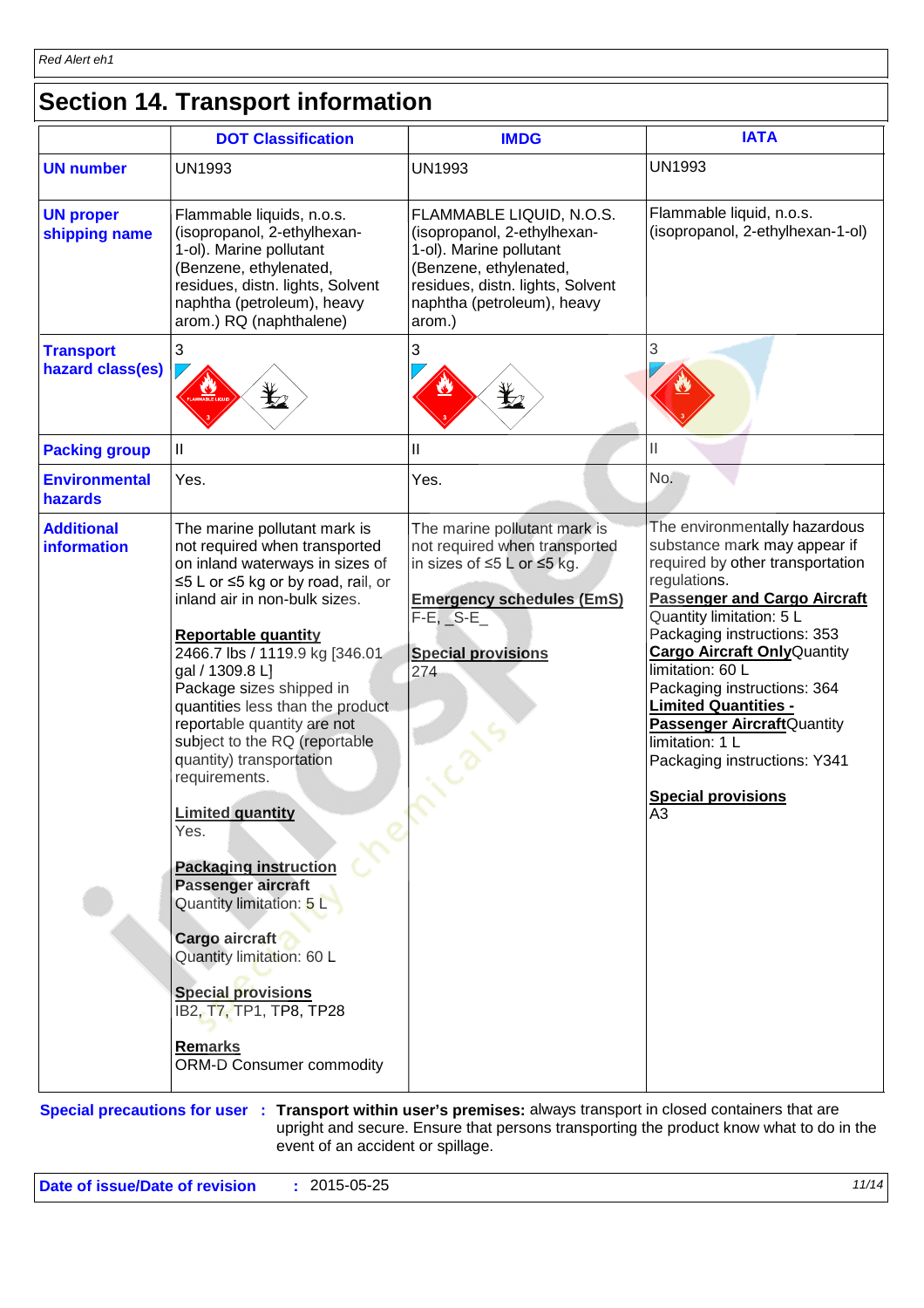### **Section 14. Transport information**

### **Section 15. Regulatory information**

```
U.S. Federal regulations
                               :
United States inventory (TSCA 8b): All components are listed or exempted.
```
**Clean Water Act (CWA) 307**: naphthalene; ethylbenzene; toluene

**Clean Air Act Section 112 (b) Hazardous Air Pollutants (HAPs) :** Listed **SARA 302/304**

**Composition/information on ingredients**

No products were found.

#### **SARA 311/312**

**Classification :** Fire hazard

Immediate (acute) health hazard Delayed (chronic) health hazard

#### **Composition/information on ingredients**

| <b>Name</b>                                      | $\frac{9}{6}$ | <b>Fire</b><br>hazard | <b>Sudden</b><br>release of<br>pressure | <b>Reactive</b> | <b>Immediate</b><br>(acute)<br>health<br>hazard | <b>Delayed</b><br>(chronic)<br>health<br>hazard |
|--------------------------------------------------|---------------|-----------------------|-----------------------------------------|-----------------|-------------------------------------------------|-------------------------------------------------|
| propan-2-ol; isopropanol                         | $30 - 60$     | Yes.                  | No.                                     | No.             | Yes.                                            | No.                                             |
| Benzene, ethylenated, residues, distn.<br>lights | $30 - 60$     | Yes.                  | No.                                     | No.             | No.                                             | No.                                             |
| Solvent naphtha (petroleum), heavy<br>arom.      | $15 - 30$     | Yes.                  | No.                                     | No.             | Yes.                                            | No.                                             |
| naphthalene                                      | $0.99 - 4.99$ | IN <sub>o</sub> .     | No.                                     | No.             | Yes.                                            | Yes.                                            |
| 1,2,4-trimethylbenzene                           | $0.99 - 4.99$ | Yes.                  | No.                                     | No.             | Yes.                                            | No.                                             |
| 2-ethylhexan-1-ol                                | $0.99 - 4.99$ | Yes.                  | No.                                     | No.             | Yes.                                            | No.                                             |

#### **SARA 313**

|                                                  | <b>Product name</b>                                           | <b>CAS number</b>                         | $\frac{9}{6}$                                 |
|--------------------------------------------------|---------------------------------------------------------------|-------------------------------------------|-----------------------------------------------|
| <b>Form R - Reporting</b><br><b>requirements</b> | <i>l</i> isopropanol<br>naphthalene<br>1,2,4-trimethylbenzene | 67-63-0<br>$91 - 20 - 3$<br>$95 - 63 - 6$ | $ 30 - 60 $<br>$0.99 - 4.99$<br>$0.99 - 4.99$ |
| <b>Supplier notification</b>                     | <i>l</i> isopropanol<br>naphthalene<br>1,2,4-trimethylbenzene | 67-63-0<br>$91 - 20 - 3$<br>$95 - 63 - 6$ | $30 - 60$<br>$0.99 - 4.99$<br>$0.99 - 4.99$   |

SARA 313 notifications must not be detached from the SDS and any copying and redistribution of the SDS shall include copying and redistribution of the notice attached to copies of the SDS subsequently redistributed.

| <b>State regulations</b>   |                                                                                                                                          |
|----------------------------|------------------------------------------------------------------------------------------------------------------------------------------|
| <b>Massachusetts</b>       | The following components are listed: ISOPROPYL ALCOHOL; NAPHTHALENE;<br>2-ETHYLHEXANOL; PSEUDOCUMENE                                     |
| <b>New York</b>            | : The following components are listed: Naphthalene                                                                                       |
| <b>New Jersey</b>          | : The following components are listed: ISOPROPYL ALCOHOL; 2-PROPANOL;<br>NAPHTHALENE; MOTH FLAKES; PSEUDOCUMENE; 1,2,4-TRIMETHYL BENZENE |
| Pennsylvania               | : The following components are listed: 2-PROPANOL; NAPHTHALENE; 1-HEXANOL,<br>2-ETHYL-; PSEUDOCUMENE                                     |
| <b>California Prop. 65</b> |                                                                                                                                          |
|                            |                                                                                                                                          |

| Date of issue/Date of revision | 2015-05-25 |  |  |
|--------------------------------|------------|--|--|
|--------------------------------|------------|--|--|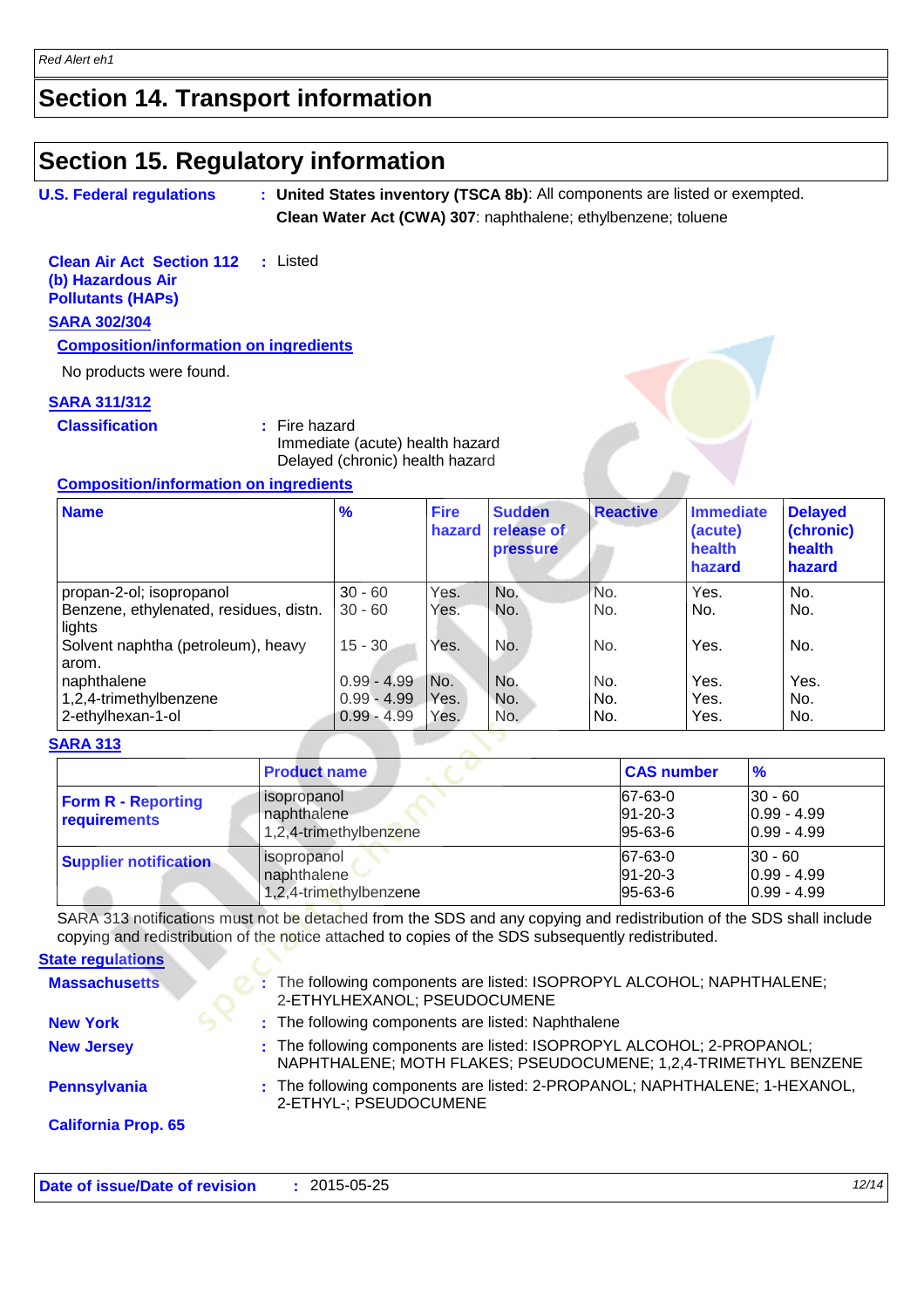### **Section 15. Regulatory information**

**WARNING:** This product contains a chemical known to the State of California to cause **:** cancer.

**WARNING:** This product contains less than 1% of a chemical known to the State of California to cause birth defects or other reproductive harm.

| <b>Ingredient name</b> | <b>Cancer</b> |      | <b>Reproductive No significant</b><br>risk level      | <b>Maximum</b><br>acceptable<br>dosage level               | <b>Contains</b><br>% or ppm |
|------------------------|---------------|------|-------------------------------------------------------|------------------------------------------------------------|-----------------------------|
| naphthalene            | Yes.          | No.  | Yes.                                                  | No.                                                        | $0.99 - 4.99$               |
| ethylbenzene           | Yes.          | No.  | 41 µg/day<br>(ingestion)<br>54 µg/day<br>(inhalation) | No.                                                        | $<$ 100ppm                  |
| toluene                | No.           | Yes. | No.                                                   | 7000 µg/day<br>(ingestion)<br>13000 µg/day<br>(inhalation) | $<$ 100ppm                  |
| cumene                 | Yes.          | No.  | No.                                                   | No.                                                        | $<$ 100ppm                  |

#### **International lists**

| <b>National inventory</b> |
|---------------------------|
|                           |

| <b>Australia inventory (AICS)</b> |  |  |
|-----------------------------------|--|--|
| Canada busantans                  |  |  |

- 
- 
- -
- **:** All components are listed or exempted.
- **Canada inventory :** All components are listed or exempted.
- **China inventory (IECSC)** : At least one component is not listed.
- **Europe inventory Europe inventory Europe inventory in the substantial such as EURECS** but all such components are listed in ELINCS.

Please contact your supplier for information on the inventory status of this material.

- **Japan inventory (ENCS)** : At least one component is not listed.
- **New Zealand Inventory of Chemicals (NZIoC) :** Not determined.
- **Philippines inventory (PICCS)** : At least one component is not listed.
- **Korea inventory (KECI)** : At least one component is not listed.
- **Taiwan inventory (TCSI)** : All components are listed or exempted.
- **United States inventory (TSCA 8b)** : All components are listed or exempted.

Our REACH (pre-) registrations DO NOT cover the following:

1. The manufacture of these products by our company outside the EU unless covered by the Only Representative provisions, and

2. The importation of these products into Europe by other companies. Re-importation by other companies is not covered by our (pre-) registrations Customers and other third parties importing and/or re-importing our products into Europe will need either:

- Their own (pre-) registration for substances contained in the imported product, or constituent monomers (imported above 1 tonne per year and >2% by weight) in the case of imported polymers, or

- In the case of importation only, to make use of the "Only Representative" provisions, if available.

### **Section 16. Other information**

#### **Hazardous Material Information System (U.S.A.)**



Caution: HMIS® ratings are based on a 0-4 rating scale, with 0 representing minimal hazards or risks, and 4 representing significant hazards or risks Although HMIS® ratings are not required on SDSs under 29 CFR 1910.1200, the preparer may choose to provide them. HMIS® ratings are to be used with a fully implemented HMIS® program. HMIS® is a registered mark of the National Paint & Coatings Association (NPCA). HMIS® materials may be purchased exclusively from J. J. Keller (800) 327-6868.

The customer is responsible for determining the PPE code for this material.

#### **National Fire Protection Association (U.S.A.)**

**Date of issue/Date of revision :** 2015-05-25 *13/14*